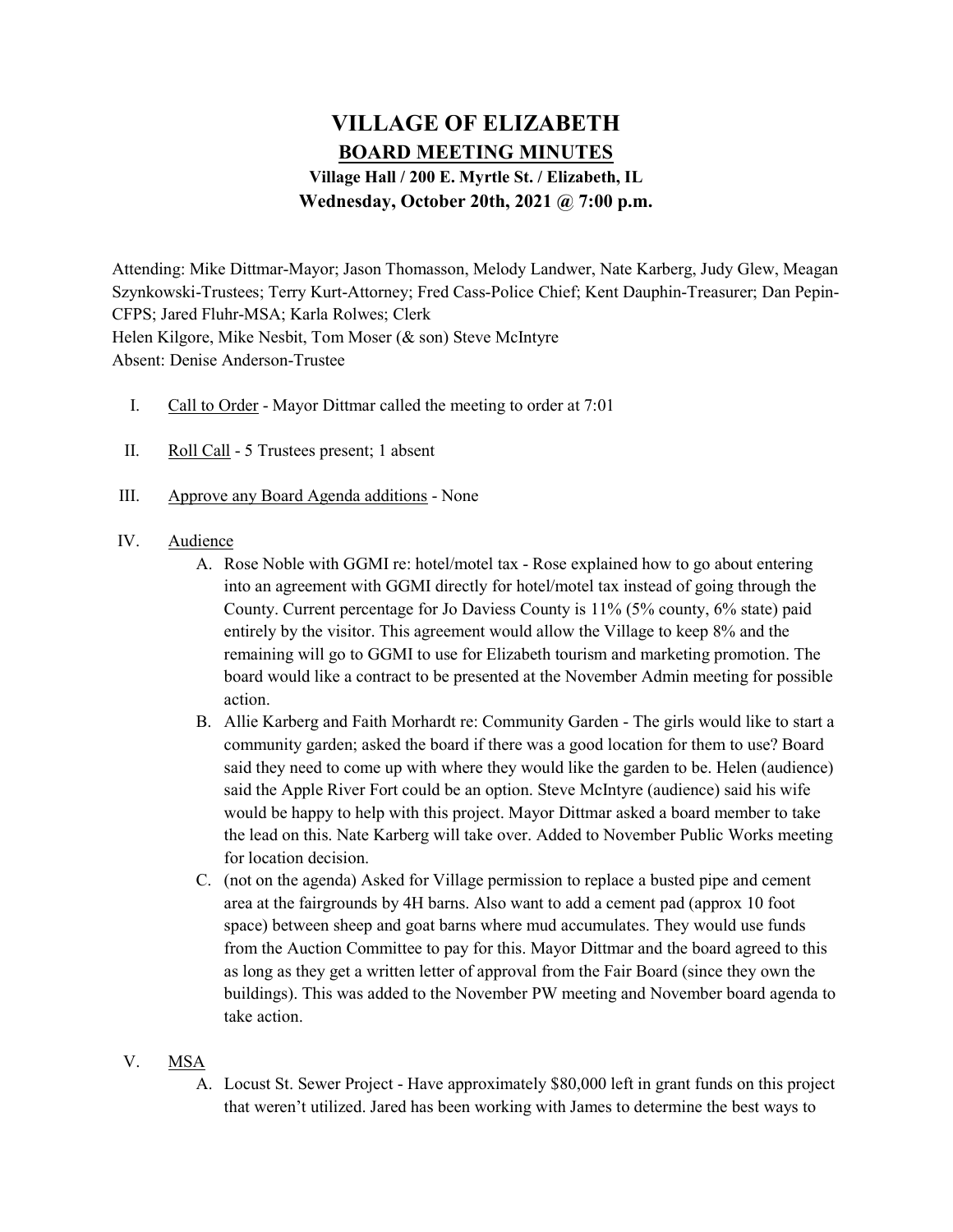use the money. The plan is to replace sanitary sewer lining and manhole lining that needs it. Jared provided a cost estimate for this. A change order will come next month for this.

- 1. Amendment for engineering contract Motion to approve the contract amendment of an estimated \$8,000 to cover additional on-site inspection time and additional work. 1st Jason. 2nd Meagan. Roll call vote. All ayes. Motion carried.
- B. Catlin St. Water Improvement Project Next month we will have the final pay app and change order for approval. Status on the sidewalk in front of Village Hall is that we are not paying for it. N-Trak is not happy about that but Jared feels it's fair. Neither side got what they wanted. The village is not happy with the sidewalk and therefore isn't paying for sloppy work; the contractor is not happy about not being paid.
	- 1. Amendment for engineering contract Motion to approve the contract amendment for an estimated \$12,000 to cover additional on-site inspection time and the project taking two more weeks than projected by N-Trak. 1st. Judy. 2nd Melody. Roll call vote. All ayes. Motion carried.
- C. Splash Pad Project Winterizing is complete. Currently we are under budget by \$2,428 overall on this project. Next month we will have the final pay apps and change order for approval. Once they are approved, the Village can pay the outstanding Engle Plumbing bill (which they revised). The change order will be for the exact amount of Engle's invoice. The Village will pay Engle directly.
- D. Downtown Sidewalk Project No update
- E. IEPA Landfill #2
	- 1. Cost Estimate Jared will bring this to November's board meeting.
- F. GIS Mapping & Development Preliminary maps have been given to PW for review.
- VI. CFPS, Inc.
	- A. Locust St. Sewer Project (USDA) Confirmed what was discussed under MSA regarding additional funds. Also now that the Amended Engineering Contract has been approved (above under MSA) USDA can process draw #10.
	- B. Water Improvement Project (IEPA Loan#17-5615) See below under letter H.
	- C. Splash Pad Update (OSLAD) No update
	- D. Downtown Sidewalk Project No update
	- E. DCEO Grant #HR210018 No update
	- F. Lead service lines Added to November PW agenda
	- G. "Unsewered" Community Grant Added to November PW agenda
	- H. Well House Improvement Project (need to decide if we want to move forward/special meeting would be needed) - The current cost of the project would be about \$30,000 higher than when it was originally applied for in 2019 (due to material/labor increases) so based on 407 water users, the approximate rate increase would be 50 cents per month per user. So \$6/year. Total project cost (estimate) comes in about \$424,000. The Village would be responsible for 50% (\$212,000) while the remaining 50% is funded through the IEPA. That 424,000 includes the well repairs. The Village discussed this and decided to add it to the PW agenda for possible action. These funds are earmarked for us until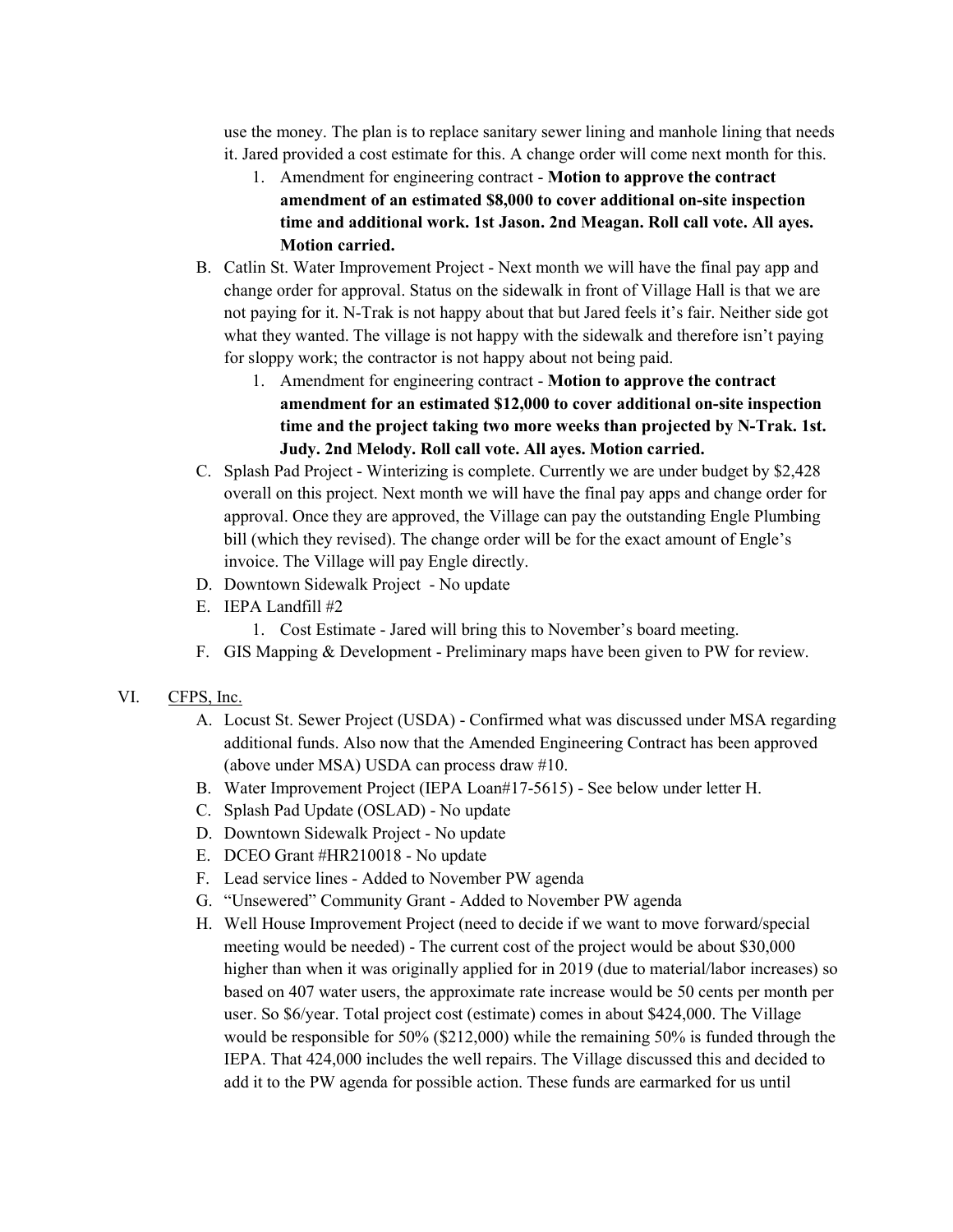March of 2022. Water rates will need to be raised anyway for cost of living adjustment. Water/Sewer rates haven't been increased in several years.

VII. Police Report - He has spent a lot of time networking and getting familiar with the three schools.

### VIII. Minutes

A. Regular / September 2021 - Motion to approve the minutes. 1st Judy. 2nd Meagan. All ayes. Motion carried.

# IX. Consent Agenda - Motion to approve all items on the consent agenda. 1st Judy. 2nd Melody. Roll call vote. All ayes. Motion carried.

- A. Body Armor for Chief Cass (\$350)
- B. Estimate from Dubuque Glass for Village Hall front windows and front entrance door (\$16,900) to come from 01-11-8200
- C. Estimate from Dubuque Glass for the railing at Village Hall front ramp (\$1,681.20) to come from 01-11-8200
- D. Wifi Booster at Village Hall (\$229.50 for materials only)
- E. Approve paying for our portion of the NWSE's estimate for Fire Resistant Hallway double doors (total estimate is \$15,995, NWSE has applied for a 50% grant, VOE will pay 25% of the remaining balance with NWSE)
- F. Pay NWILED \$1,000 for dues (along with a letter from Mayor Dittmar explaining why we aren't paying the \$2,000 we typically do)
- G. Girls Volleyball Regional Program AD (\$72)
- H. Renew the Jo Daviess County Animal Control Contract at \$300/dog pick up

# X. Finances

- A. Treasurer's Report Kent delivered the report
- B. Payment of Bills (total is \$25,740.91) Motion to approve the bills. 1st Judy. 2nd Melody. Roll call vote. All ayes. Motion carried.
- C. Budget Will need to have a quarterly meeting in November. No discussion on date or time yet.

# XI. Committee Reports

- A. Public Works
	- 1. Discussion and possible action of an automatic closure gate at the sewer plant (Estimate from Overhead Door Co. for \$4,431) - No action taken. Dan Pepin to check with USDA if this would count as an eligible expense for our remaining USDA grant funds on the Locust St. project. Added to November PW agenda.
	- 2. Exterior Beautification Grant for 214 W. Catlin St. (\$500) Motion to approve the grant. 1st Melody. 2nd Judy. Roll call vote. All ayes. Motion carried.
- B. Administrative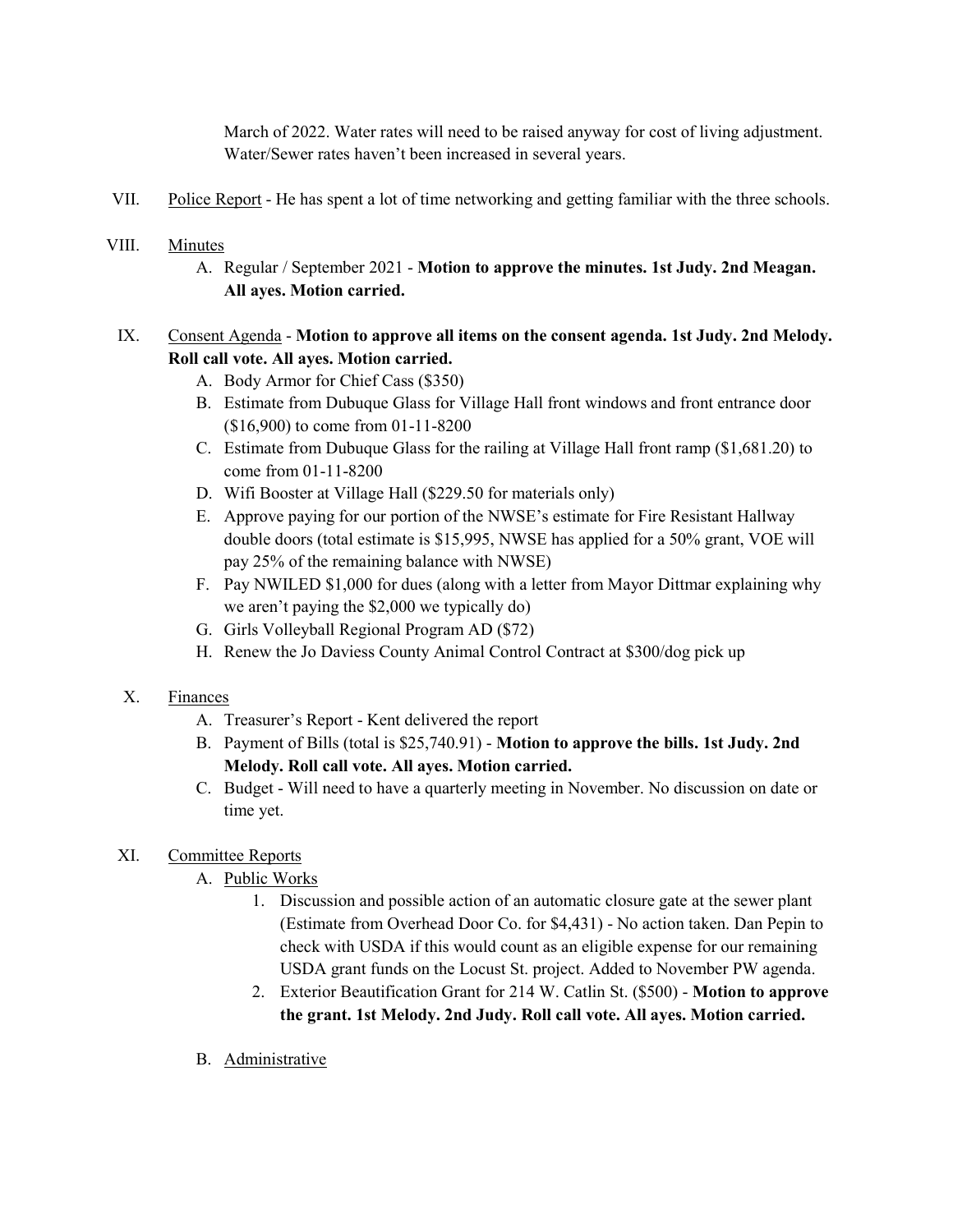- 1. Discussion and possible action to approve joining IMRF beginning December 1st, 2021 at a cost of \$1,244 (approx.) per month - Motion to approve. 1st Judy. 2nd Meagan. Roll call vote. All ayes. Motion carried. (2021-1020C)
- C. Economic Development

### XII. Attorney Comments

A. 407 W. Catlin St. - Steve McIntyre did a comparative market analysis for us but said it was very difficult since he couldn't go inside the house or garage. He came up with 46,000. Mike asked if the condemnation report would make a difference and Steve said yes, he didn't know anything about that. Error on Village part in not providing that to Steve prior. The County Assessor has \$25,674 as fair market value. Board discussed and all feel this is too much; the house is in disrepair. Mike suggested offering a set amount to buy it, to avoid the fast tracking process. Board agreed to try this.

Motion to offer Peggy Beyer \$20,000 to purchase the property. 1st Jason. 2nd Judy. Roll call vote. All ayes. Motion carried. Mayor Dittmar will call Peggy first thing tomorrow with this offer. (This offer is only good for 10 days)

If Peggy declines the offer and the deadline (which was posted by Hammer Law) comes (10/29), the Village can continue the Fast track process. Terry would then publish the legal notice in the paper.

## Motion to continue the Fast Track process if the offer is declined or the property is vacated by the set date (10/29). 1st Meagan. 2nd Judy. All ayes. Motion carried.

B. Amended Ordinance verbiage on 10-4-3 (Signs/Commercial & Industrial) - This will be added to next month's meeting.

#### XIII. Old Business (Other than Committee Mtg Minutes/Consent Agenda)

- A. COVID Heroes keys to the city Melody will be placing the order this week now that all names/organizations are final.
- B. Mapping Project Mayor Dittmar and Trustees Meagan and Jason are part of this committee, so they gave a summary of some of the main areas of focus.

#### XIV. New Business (Other than Committee Mtg Minutes/Consent Agenda)

- A. Discussion and possible action to approve a Village retirement contribution increase from 8% to 10% on the 457B plan (to be retro-active as of 9/15/21) - Since the Village will be entering into IMRF as of 12/1 it was decided to leave this at 8% for the remaining two months for James and Duane. IMRF costs came in after the retro-active pay decision was made.
- B. Discussion and possible action on the contractor bids for Village Hall Two bids were received. B-Squared Bldg & Modeling Inc. with a bid of \$65,500 and JDC Construction with a bid of \$67,000. B-Squared isn't able to start until spring. JDC Construction stated they can start after 1/1/22. Clarification on when that meant hasn't been received yet. Motion to hire JDC Construction contingent on them starting construction prior to 2/1/22. 1st Meagan. 2nd Judy. Roll call vote. All ayes. Motion carried.